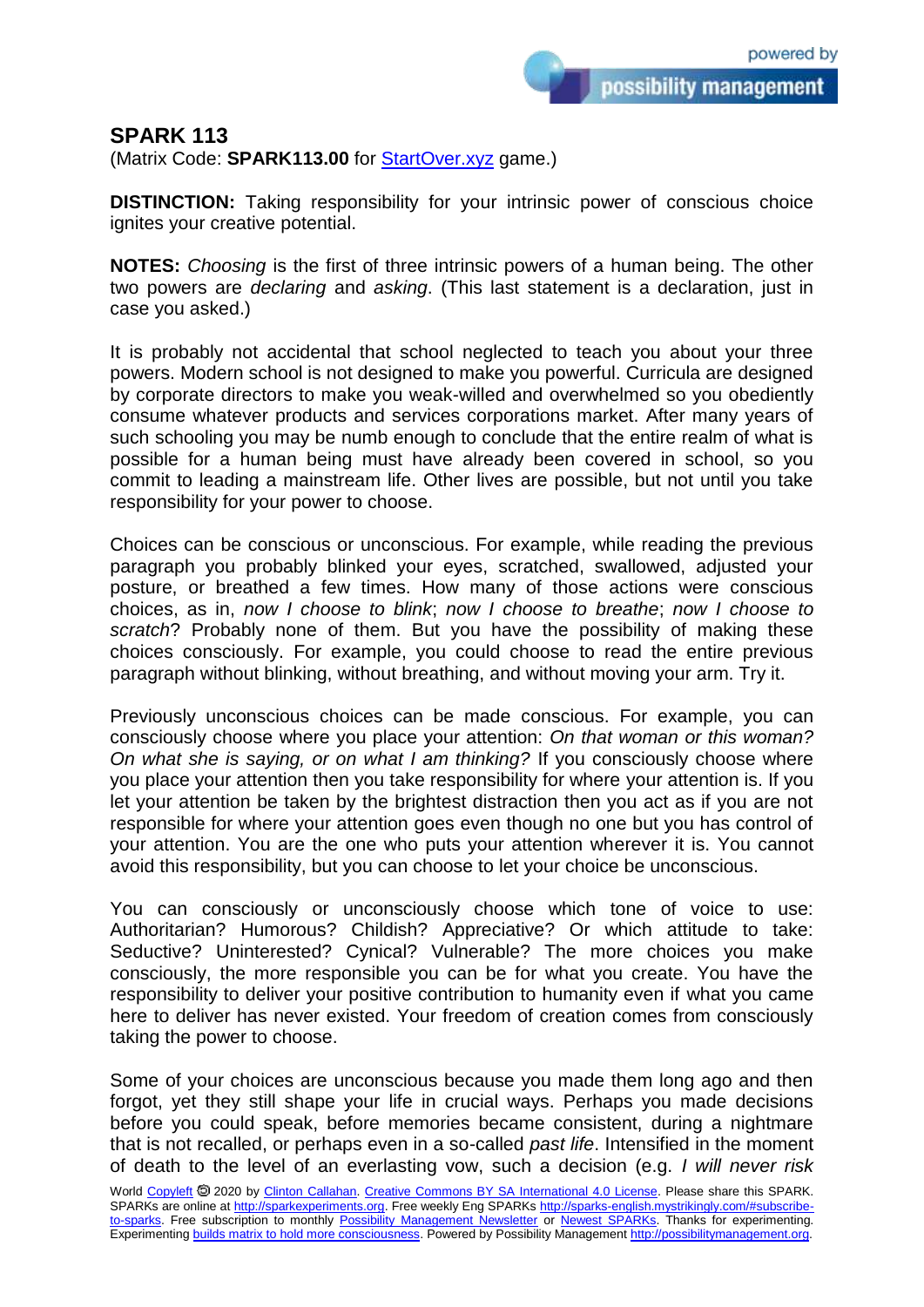*leading again. I will never love a woman again. I will hide my power.* Or, *I hate all men*.) could have the morphogenetic force to influence future lifetimes, unremembered but still formatory. In the moment you take responsibility for making an old choice you gain the option of making a new and quite different choice.

Choices made by one aspect of your personality may not be recognized or accepted by another aspect. You have seen people shift identity when their mobile phone rings and they instantly become a character very different from the character who was just speaking with you. When the call is over they shift back and do not even know they shifted. We all have multiple identities. Who chooses which identity is choosing for you?

You may be unconsciously choosing to accept choices made for you by parents, church, government, gang leader, or company brand, assuming they have more authority to make these choices than you have. Perhaps that is not true.

You may be choosing to enact your Box's unconscious survival strategies even though this behavior is not authentic to your essential wish for vulnerability or intimacy. Through recognizing your Box's patterns you gain the option to connect with others and express your undefended uniqueness.

You may have welded your choices to reasons. If so, then in each choice it is the reason that has the power, not you. Taking responsibility for choice means to choose previous to applying reasons. Reasons are ten cents a dozen. Anybody can make up a reason about anything. They are meaningless, applied to make you look sane. Conscious choice is made before any reason is attached. Then you say (at least to yourself), *I choose for no reason*. Later, reasons can be applied for purposes of conscious theater. But you have taken your power of choice back from reasons.

You may assume that you made choices that you have not in fact made. For example, you may assume that since you are alive you chose to live. This may not be the case. Responsibility for choosing begins with making that first choice consciously. The experiment is to say it out loud, *I choose to live*. Try it. See what happens.

You may assume that a series of choices has been forced upon you like falling dominoes, cascading one after the other, each choice forced by the previous. Such choices may fit together logically *but there may be no connection in reality*. Logic has its limitations. When you liberate your choices from linearity then at any moment you can make a new choice. Each new choice may be nonlinear, completely disconnected from logic and from all previous choices.

You may choose to ignore an opportunity to make a choice, or choose not to choose, or choose to assume that someone else will choose for you. But these are all choices. Choosing is inalienable. Every choice has consequences – including each choice you do not make because you don't see the options to choose from! Taking responsibility for your intrinsic power of conscious choice puts you at risk, but you are already at risk. Why not take the risk where you have some power?